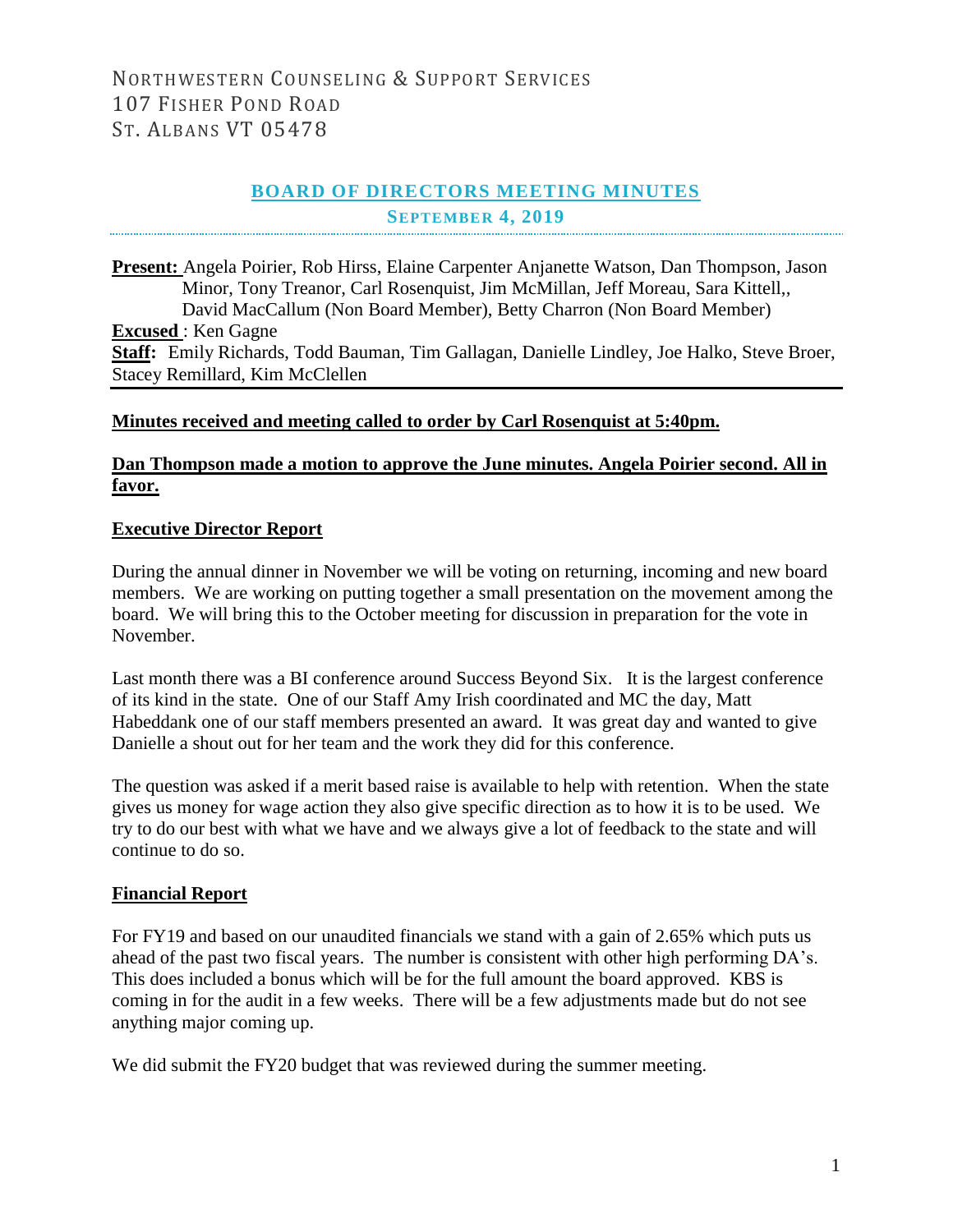# NORTHWESTERN COUNSELING & SUPPORT SERVICES 107 FISHER POND ROAD ST. ALBANS VT 05478

One area we are trying to focus on it our cash on hand and this is looking better than last year so we are moving in the right direction with that.

The Executive committee pointed out that the financials are very consistent which reflects well on the organization.

As for our capital planning, the renovation of the new property on lower newton is moving along nicely. It is on schedule to be completed before our lease is up on the building that now houses our Bayview program. All other items were completed over the summer except for the Gym at Soar and that will be done over the holiday break or next summer.

Self-funded health insurance is at about an 8% decrease over last fiscal year.

The ABS program has shifted to a 14 tiered bundle payment system that is based on how many hours a client receives of services a month. This has been a change for this team. It seems to be going back and away from where all other programs are going. There is a CEO group that is offering feedback to the state around this.

We have received a grant from OneCare around Care coordination to reduce emergency department visits. This is going to give us the ability to add one other embedded staff into the ER and partially fund nurse care coordinator to help with these services.

The question was asked, even thought there was a meeting this summer around the FY20 budget do we still need a vote to approve by the full board? It was decided we do. We also did a quick review. The FY20 budget will include a 2.29% increase to our bundled rate which will be targeted toward staff wage action. The budget also shows health insurance being budgeted as it will be a bad year. The new EMR is still reflected in the expenses.

# **Motion to approve the FY20 Budget as presented was made by Rob Hirss. Tony Treanor second. All in Favor.**

During our summer meeting we talked about moving our client's funds to Peoples Trust Company and out of TD Bank. We were doing this due to a lack of customer service and ability to work with our clients and staff. There was also a thought that in 18 months or so we would touch back with Peoples around moving our operational funds there, currently the operations systems were not ready for this. TD Bank sent us a certified letter stating they will be closing their North Main St. branch, so we would like to move all our funds to Peoples Trust Company sooner than later. And due to our feedback as well as others Peoples is updating something things around the operations. So we have decided to move all funds out of TD Bank and to Peoples Trust Company.

# **Presentation**

Mobile Outreach Team; Tony Stevens, Nic Tebbitts and Cooper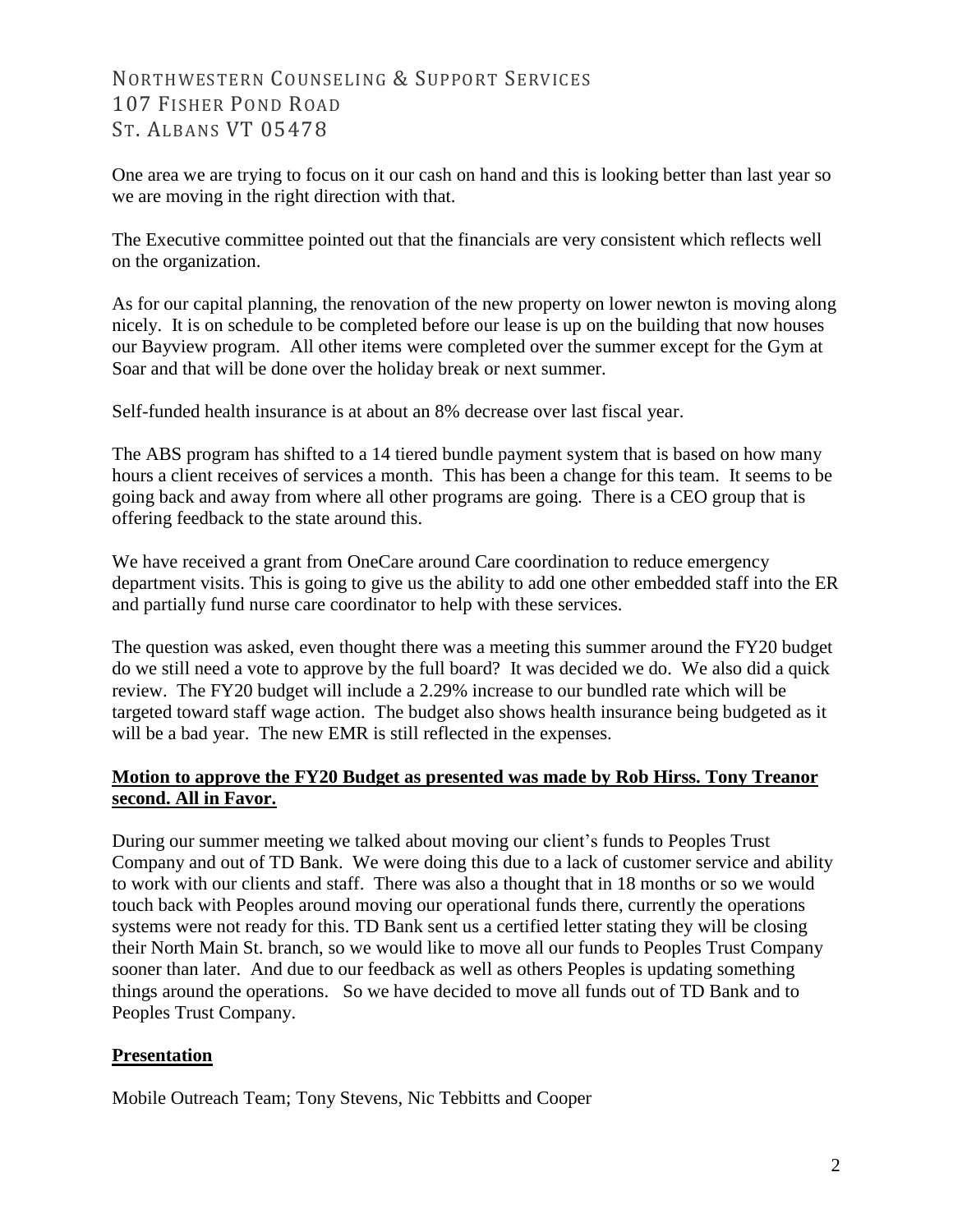# NORTHWESTERN COUNSELING & SUPPORT SERVICES 107 FISHER POND ROAD ST. ALBANS VT 05478

# **Behavioral Health**

On Aug 22<sup>nd</sup> we started answering the national life line. We are still working out some areas but this seems to be going well. We have also started negotiations with the policy academy around providing trainings.

# **Children, Youth and Family**

Staff have been working really hard to keep families connect with services while school is out, kids fest had move this year due to the size, which is amazing! We have been working on getting TMHFA in schools and camps a few staffs working on that to get students involved in that. Camp rainbow was success again this year.

The question was asked if there are schools in Franklin/Grand Isle County that we are not working with. No we are working with all schools in those two counties.

# **Developmental Services**

The division is excited because they have more licensed clinician than any other DA at the moment.

# **Community Relations**

We are still waiting on our final numbers but the revenue from the CPC golf tournament will go toward Cooper.

September is suicide prevention month and there are a lot of things going on. The thought is that people need to start talking about it. Vermont Care Partners is doing a statewide campaign that will start with a 4 part serious that will be printed once a week for the month. As well as all 10 DA's having a screening of The Ripple Effect. The screening will take place Thursday September  $26<sup>th</sup>$  at 6pm in this room, if you would like to go RSVP to Emily. We will be running ads in the paper, our episode of "Here for You" will be focused on this topic, and it will be on our YouTube channel soon. There is also a day long concert at Hard'ack and we will be present there.

Sunday the  $22<sup>nd</sup>$  is the annual buddy walk, please join us!

# **Human Resources**

We passed our workers comp audit. We are working on our pension audit. We did an episode of Joe's TV show with a student from the BFA Tech center who did some work with us and that went really well. We are our job fair in June and that went well, but not as well as the one we